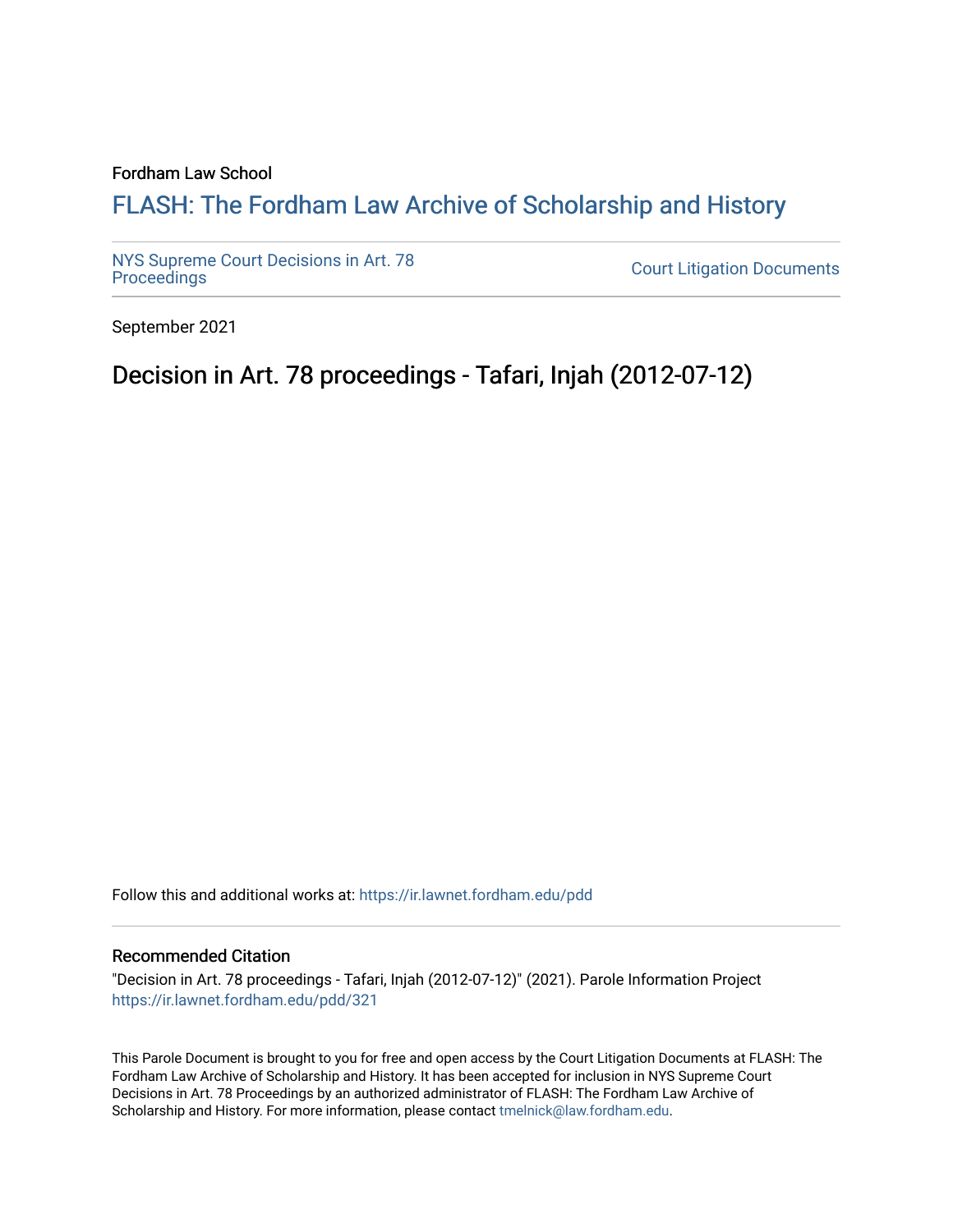[\*1]

| <b>Matter of Tafari v Evans</b>                                                          |
|------------------------------------------------------------------------------------------|
| 2012 NY Slip Op 51355(U) [36 Misc 3d 1216(A)]                                            |
| Decided on July 12, 2012                                                                 |
| Supreme Court, Franklin County                                                           |
| Feldstein, J.                                                                            |
| Published by <u>New York State Law Reporting Bureau</u> pursuant to Judiciary Law § 431. |
| This opinion is uncorrected and will not be published in the printed Official Reports.   |

## Decided on July 12, 2012

## **Supreme Court, Franklin County**

**In the Matter of the Application of Injah Tafari, Petitioner, for Judgment Pursuant to Article 78 of the Civil Practice Law and Rules**

**against**

**Andrea W. Evans, Chairwoman, NYS Board of Parole, Respondent.**

2012-20

Glen F. Michaels, Esq., Attorney General in Charge, Plattsburgh Attorney General Office

Injah Tafari, pro se

S. Peter Feldstein, J.

This is a proceeding for judgment pursuant to Article 78 of the CPLR that was originated by the Petition of Injah Tafari, verified on January 4, 2012 and filed in the Franklin County Clerk's office on January 12, 2012. Petitioner, who is an inmate at the Upstate Correctional Facility, is challenging the May, 2011 determination denying him parole and directing he be held for an additional 24 months. The Court issued an Order to Show Cause on January 19, 2012 and has received and reviewed respondent's Answer, including confidential Exhibits B and E, verified on March 10, 2012. The Court has also received and reviewed petitioner's Reply Memorandum of Law, dated March 12, 2012 and filed in the Franklin County Clerk's office on March 16, 2012. Finally, the Court has received and reviewed petitioner's Second Reply Memorandum of Law, dated May 2, 2012 and filed in the Franklin County Clerk's office on May 4, 2012.

On May 4, 1989 petitioner, under the name Richard Foust, was sentenced in Supreme Court, Kings County, as a persistent violent felony offender, to a controlling indeterminate sentence of 20 years to life upon his convictions of two counts of the crime of Robbery 1°. In addition, on April 7, 2008 petitioner was convicted and sentenced in Ulster County Court, as a second felony offender, upon his conviction of the crimes of Assault 2° (two counts), Assault 3° and Criminal Mischief 3°. The 2008 convictions were reversed and a new trial ordered by the Appellate Division, Third Department. *[People](https://www.nycourts.gov/reporter/3dseries/2009/2009_09997.htm) v. Tafari*, 68 AD3d 1540. On October 1, 2010, upon remittal, petitioner was sentenced in Ulster County Court, as a second felony offender, to a controlling determinate term of 4 years, with 5 years post-release supervision, upon his convictions of the crimes of Assault 2° (two counts) Assault 3° and Criminal Mischief 3°. Petitioner's 2010 sentences were directed to run consecutively with respect to the 1989 sentences he was then serving. It is [\*2]noted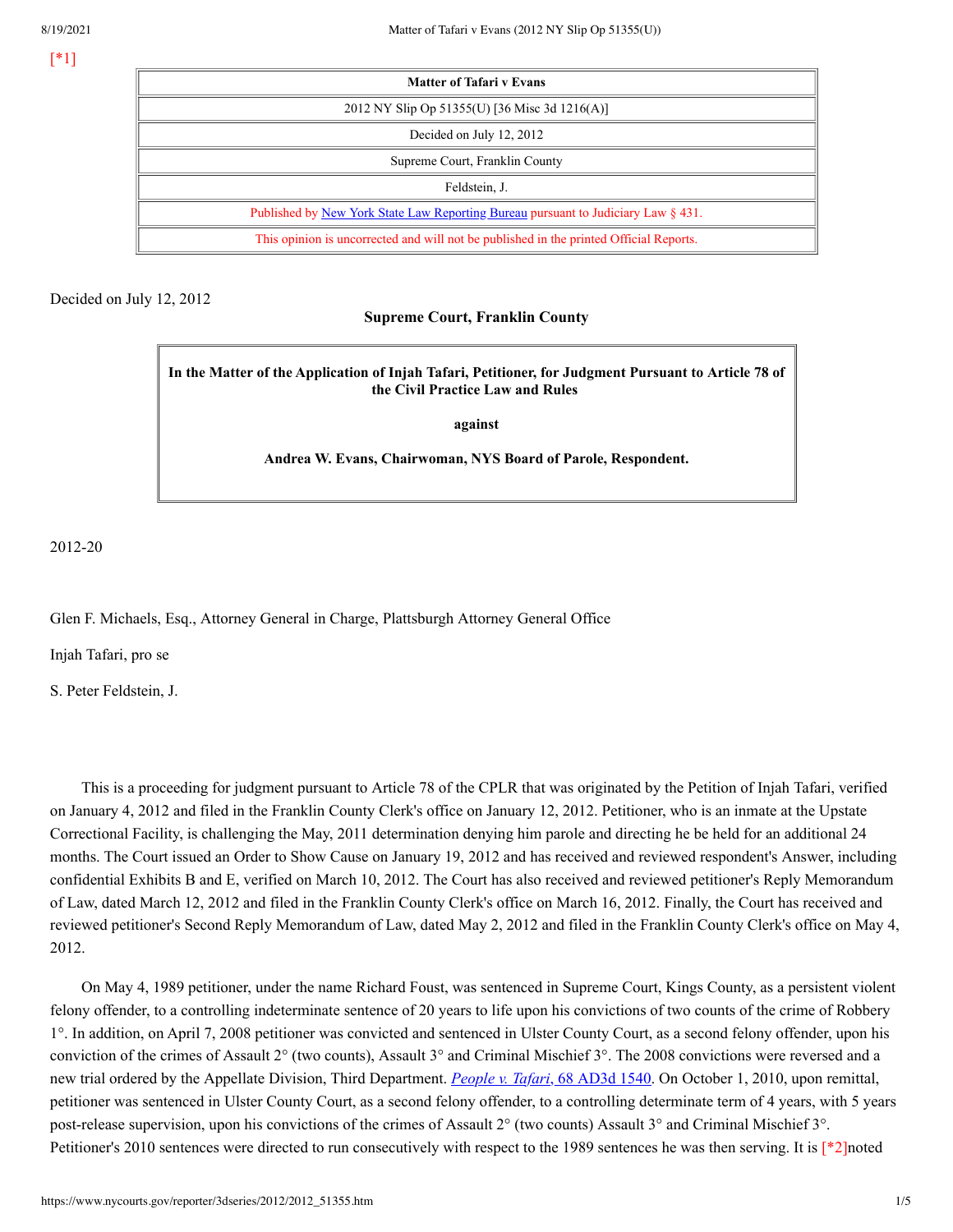that the criminal acts underlying petitioner's 2010 convictions were committed on December 7, 2005, while petitioner was an inmate in DOCCS custody.

On May 10, 2011 petitioner appeared before a two-member parole board for what was deemed an "initial" appearance. **[\[FN1\]](#page-5-0)** Following that appearance a decision was rendered denying petitioner parole and directing that he be held for an additional twenty four months. Both parole commissioners concurred in the denial determination which reads as follows:

<span id="page-2-0"></span>"PAROLE IS DENIED. AFTER A CAREFUL REVIEW OF YOUR RECORD, YOUR PERSONAL INTERVIEW, AND DUE DELIBERATION, IT IS THE DETERMINATION OF THIS PANEL THAT, IF RELEASED AT THIS TIME, THERE IS A REASONABLE PROBABILITY THAT YOU WOULD NOT LIVE AT LIBERTY WITHOUT VIOLATING THE LAW. YOUR RELEASE AT THIS TIME IS INCOMPATIBLE WITH THE WELFARE AND SAFETY OF THE COMMUNITY AND WILL SO DEPRECATE THE SERIOUSNESS OF THIS CRIME AS TO UNDERMINE RESPECT FOR THE LAW. THIS DECISION IS BASED UPON THE FOLLOWING FACTORS:

YOU APPEARED BEFORE THIS PANEL WITH THE SERIOUS INSTANT OFFENSE OF ROBBERY, 1ST WHEREIN YOU IN CONCERT COMMITTED A GUNPOINT ROBBERY. YOU ARE ALSO CONVICTED OF ASSAULT, 2ND FOR THROWING A CHAIR THROUGH A WINDOW AND INJURING TWO C.O.'S.

THESE CRIMES CULMINATE A LONG CRIMINAL HISTORY FILLED WITH ATTEMPT ROBBERY AND ATTEMPT BURGLARY.

YOU HAVE A WELL ESTABLISHED PATTERN OF CRIMINAL BEHAVIOR. IN ADDITION, YOU HAVE A POOR RECORD OF ADJUSTMENT WHILE IN PRISON WHICH INCLUDES MULTIPLE TIER II INFRACTIONS AND MULTIPLE TIER III INFRACTIONS.

CONSIDERATION HAS BEEN GIVEN TO ANY PROGRAM COMPLETION, HOWEVER, YOUR RELEASE AT THIS TIME IS DENIED."

The parole denial determination was affirmed on administrative appeal with the final determination apparently mailed to the petitioner on December 21, 2011. This proceeding ensued.

At the time of petitioner's May 10, 2011 parole interview Executive Law §259-1(2)(c)(A), which was amended by L 2011, ch 62, part C , subpart A, §§38-f and 38-f-1, effective March 31, 2011, provided, in relevant part, as follows: [\*3]

"Discretionary release on parole shall not be granted merely as a reward for good conduct or efficient performance of duties while confined but after considering if there is a reasonable probability that, if such inmate is released, he will live and remain at liberty without violating the law, and that his release is not incompatible with the welfare of society and will not so deprecate the seriousness of his crime as to undermine respect for the law. In making the parole release decision, the procedures adopted pursuant to subdivision four of section two hundred fifty-nine-c of this article shall require that the following be considered: (I) the institutional record including program goals and accomplishments, academic achievements, vocational education, training or work assignments, therapy and interactions with staff and inmates . . .(iii) release plans including community resources, employment, education and training and support services available to the inmate . . . (vii) the seriousness of the offense with due consideration to the type of sentence, length of sentence and recommendations of the sentencing court, the district attorney, the attorney for the inmate, the presentence probation report as well as consideration of any mitigating and aggravating factors, and activities following arrest prior to confinement; and (viii) prior criminal record, including the nature and pattern of offenses, adjustment to any previous probation or parole supervision and institutional confinement . . ."

<span id="page-2-1"></span>At the time of petitioner's May 10, 2011 Parole Board interview Executive Law §259-c(4) provided, in relevant part, that the Board of Parole shall " . . .establish written guidelines for its use in making parole decisions as required by law . . . Such written guidelines may consider the use of a risk and needs assessment instrument to assist members of the state board of parole in determining which inmates may be released to parole supervision  $\ldots$ ." Executive Law §259-c(4) was amended by L 2011, ch 62, part C, subpart A, §38-b, effective September 30, 2011 **[\[FN2\]](#page-5-1)**, to provide that the New York State Board of Parole shall " . . .establish written procedures for its use in making parole decisions as required by law. Such written procedures *shall* incorporate risk and needs principles to measure the rehabilitation of persons appearing before the board, the likelihood of success of such persons upon release, and assist members of the state board of parole in determining which inmates maybe released to parole supervision . . ." (Emphasis added).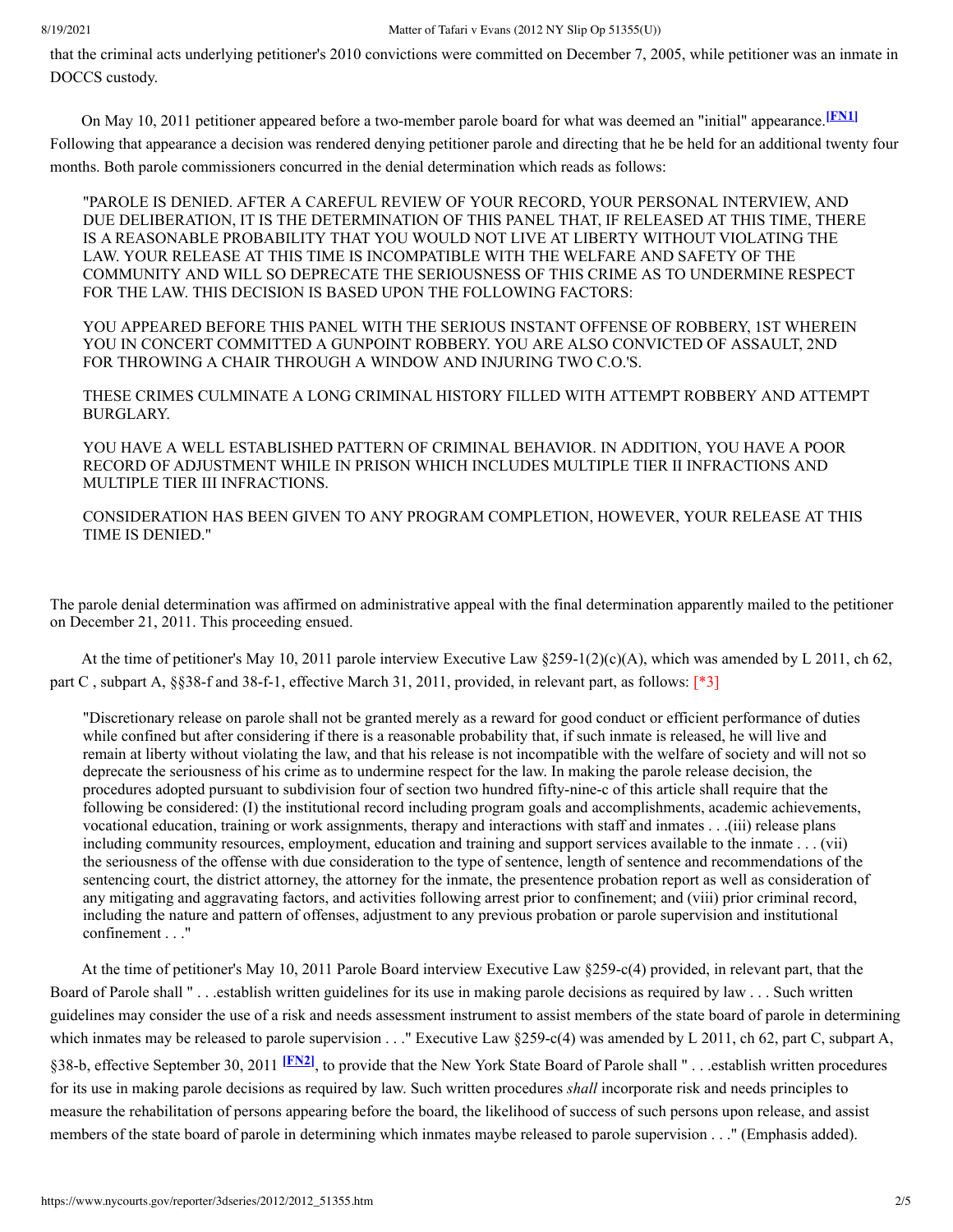Discretionary parole release determinations are statutorily deemed to be judicial functions which are not reviewable if done in accordance with law (Executive Law §259-i(5) unless there has been a showing of irrationality bordering on impropriety. *See Silmon v.* [Travis](https://www.nycourts.gov/reporter/3dseries/2006/2006_01064.htm), 95 NY2d 470, Vasquez v. Dennison, 28 AD3d 908, Webb v. Travis, 26 AD3d 614 [\*4] and Coombs v. New York State Division of *Parole*, 25 AD3d 1051. Unless the petitioner makes a "convincing [demonstration](https://www.nycourts.gov/reporter/3dseries/2006/2006_00426.htm) to the contrary" the Court must presume that the New York State Board of Parole acted properly in accordance with statutory requirements. *See Nankervis v. Dennison,* 30AD3d 521*, Zane v. New York State Division of Parole*, 231 AD2d 848 and *Mc Lain v. Division of Parole*, 204 AD2d 456.

In an apparent attempt to reference the amended version of Executive Law §259-c(4), petitioner asserts as follows: "Executive Law §259(c) [sic] requires the board to incorporate risk and needs principles to measure the rehabilitation of persons appearing before the board [and] the likelihood of success of such persons upon release.' The parole panel did not apply in petitioner's case standards outlined in Executive Law §259(c) [sic]." In support of this assertion petitioner cites, *inter ali*a, the December 21, 2011 determination of the Supreme Court, Orange County, in *[Thwaites](https://www.nycourts.gov/reporter/3dseries/2011/2011_21453.htm) v. New York State Board of Parole*, 34 Misc 3d 694.

Notwithstanding the fact that the 2011 amendment to Executive Law §259-c(4) was designated by the legislature as taking effect on September 30, 2012, the *Thwaites* court found that the amendment had to be applied retroactively to Mr. Thwaites' March 16, 2010 parole denial determination. This Court, however, respectively disagrees with the conclusions of the *Thwaites* court and, for the reasons set forth in the March 6, 2012 Decision and Judgment of the Supreme Court, Albany County (Hon. Richard M. Platkin) in *Hamilton v. New York State Division of Parole*, \_\_\_ Misc 3d\_\_\_, 2012 Slip Op 22112, finds no basis to apply the amended version of Executive Law §259-c(4) in reviewing the parole denial determination of May 16, 2012. As stated by the *Hamilton* court, "[i]t is apparent . . . that the State Legislature considered the question of the effectiveness of the 2011 Amendments and determined that the new procedures contemplated by the amendments to Executive Law §259-c(4) should not be given effect with respect to administrative proceedings conducted prior to October 1, 2011." *Id* at . In the case at bar, as was the case in *Hamilton*, the challenged parole denial determination was rendered prior to the September 30, 2012 effective date of the amendment to Executive Law §259-c(4). Although the determination denying petitioner's administrative appeal was rendered in December 2012, after the effective date of the statutory amendment in question, this Court finds that the determination on administrative appeal would involve a review of the propriety of the May 16, 2011 parole denial determination in accordance with the statutory provisions in effect on May 16, 2011.

Petitioner next asserts a challenge to the underlying parole denial determination " . . . based upon the parole panel's failure to articulate any rational, nonconclusory basis, other than its reliance on the petitioner's criminal history and the seriousness of the crime. In addition, the parole panel alleged that petitioner had a poor record of [institutional] adjustment with multiple [disciplinary] infractions. Petitioner pointed out that some of those infractions were reversed by state court but DOCCS would not remove them from his records."

A parole board need not assign equal weight to each statutory factor it is required to consider in connection with a discretionary parole [determination,](https://www.nycourts.gov/reporter/3dseries/2008/2008_00404.htm) nor is it required to expressly discuss each of those factors in its written decision. *See Martin v. New York State Division of Parole*, 47 AD3d 1152, *Porter v. [Dennison](https://www.nycourts.gov/reporter/3dseries/2006/2006_07653.htm)*, 33 AD3d 1147 and *Baez v. [Dennison,](https://www.nycourts.gov/reporter/3dseries/2006/2006_00427.htm)* 25 AD3d 1052, *lv den* 6 NY3d 713. As noted by the Appellate Division, Third Department, [\*5]the role of a court reviewing a parole denial determination "...is not to assess whether the Board gave the proper weight to the relevant factors, but only whether the Board followed the statutory guidelines and rendered a determination that is supported, and not contradicted, by the facts in the record. Nor could we effectively review the Board's weighing process, given that it is not required to state each factor that it considers, weigh each factor equally or grant parole as a reward for exemplary institutional behavior. *Comfort v. New York State [Division](https://www.nycourts.gov/reporter/3dseries/2009/2009_09115.htm) of Parole,* 68 AD3d 1295, 1296 (citations omitted).

In the case at bar, a review of the Inmate Status Report and transcript of the parole interview reveals that the Board had before it information with respect to the appropriate statutory factors including petitioner's therapeutic and vocational programming achievements, disciplinary record, release plans, as well as the circumstances of the crimes underlying his incarceration and prior criminal record*. See [Zhang](https://www.nycourts.gov/reporter/3dseries/2004/2004_06810.htm) v. Travis*, 10 AD3d 828. The Court, moreover, finds nothing in the transcript to suggest that the Board cut short petitioner's discussion of any relevant factor or otherwise prevented him from expressing clear and complete responses to its inquiries. In view of the above, the Court finds no basis to conclude that the parole board failed to consider the relevant statutory factors. See [McAllister](https://www.nycourts.gov/reporter/3dseries/2010/2010_08425.htm) v. New York State Division of Parole 78 AD3d 1413, ly den 16 NY3d 707, and Davis v. [Lemons,](https://www.nycourts.gov/reporter/3dseries/2010/2010_04294.htm) 73 AD3d 1354. Since the requisite statutory factors were considered, and given the narrow scope of judicial review of discretionary parole denial determinations, the Court finds no basis to conclude that the denial determination in this case was affected by irrationality bordering on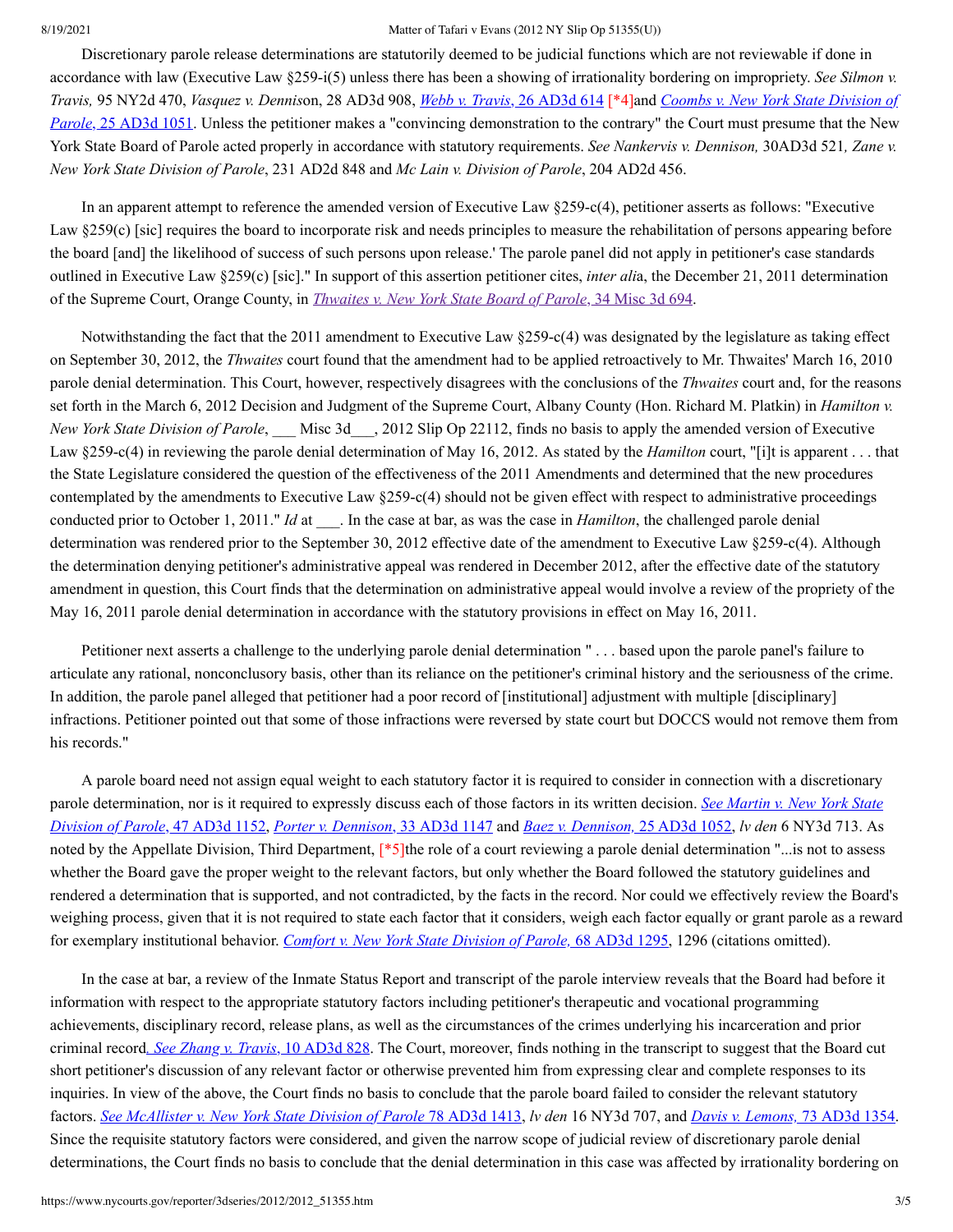impropriety as a result of the emphasis placed by the Board on the nature of the crimes underlying his current incarceration, his criminal history and institutional disciplinary record. *See Id*.

In the Inmate Status Report for Parole Board Appearance, prepared in anticipation of petitioner's May 2011 parole board appearance, the following is stated with respect to his inmate disciplinary record:

"TAFARI HAS BEEN CITED FOR FIFTY-NINE TIER II-LEVEL DISCIPLINARY INFRACTIONS FOR VIOLATIONS INCLUDING DIRECT ORDER VIOLATION, FACILITY CORRESPONDENCE VIOLATION, CREATING A DISTURBANCE, INTERFERENCE, UNAUTHORIZED EXCHANGE, OTHER INMATE CRIMINAL INFORMATION, HARASSMENT, THREAT, PROPERTY IN AN UNAUTHORIZED LOCATION, SMUGGLING, LOSS/DAMAGE OF PROPERTY, CONTRABAND, TAMPER WITH PROPERTY, SEARCH/FRISK, FLOODING, SOLICITING, UNAUTHORIZED EXCHANGE AND UNAUTHORIZED ORGANIZATION. SIXTY-FOUR TIER III-LEVEL INFRACTIONS ARE NOTED FOR VIOLATIONS INCLUDING VIOLENT CONDUCT, THREAT, CREATING A DISTURBANCE, HARASSMENT, DIRECT ORDER, INTERFERENCE, CONTRABAND, OTHER INMATE CRIMINAL INFORMATION, GAMBLING, UNAUTHORIZED LEGAL, SMUGGLING, STALKING, SEARCH/FRISK, PROPERTY IN AN UNAUTHORIZED LOCATION, HEARING DISPOSITION, UTENSIL, TAMPER WITH PROPERTY, SEX OFFENSE, FACILITY VISITATION, VIOLENT CONDUCT, ASSAULT OF STAFF, UNHYGIENIC ACT, ESCAPE ITEMS, FACILITY CORRESPONDENCE, IMPERSONATION, URINALYSIS, WEAPON [\*6]POSSESSION, ARSON, ASSAULT ON INMATE AND DRUGS.

TAFARI HAS BEENED [sic] ASSESSED 109 MONTHS RECOMMENDED LOSS OF GOOD TIME AND IS SCHEDULED TO REMAIN IN S.H.U. [SPECIAL HOUSING UNIT] UNTIL 6/17/2016."

In his Memorandum of Law petitioner references three instances where findings of guilt at prison disciplinary hearings, although subsequently reversed/expunged, nevertheless remained a part of his institutional record. Although the specifics of the three disciplinary proceedings in question are not fully articulated, the reversals were allegedly the results of an August 9, 2001 determination of the Supreme Court, Wyoming County (Index #19,235), a June 12, 2003 determination of the Appellate Division, Third Department (Docket #92805) and a January 24, 2003 administration memorandum reversing a "tier hearing" completed on December 16, 2002. At this juncture it is noted that a separate Article 78 proceeding is currently pending in this Court (*Tafari v. Fischer and Rock*, Index # 2012-0021) wherein petitioner " . . . seeks to enforced [sic] two court orders and one Deputy Superintendent order, reversing three tier II dispositions which the respondent's [sic] refused to expunge from petitioner's record . . ." It is clear from the record in Index # 2012-0021 that the three Tier II Disciplinary Hearings that are the subject of that proceeding are the same three disciplinary proceedings referenced in this proceeding. Details of the three disciplinary proceedings, as gleaned from the record in Index#2012-0021, are as follows: (1) Tier II Disciplinary Hearing held at the Attica Correctional Facility on May 16, 2001; (2) Tier II Disciplinary Hearing held at the Southport Correctional Facility on April 3, 2002; and (3) Tier II Disciplinary Hearing held at the Wende Correctional Facility commencing on December 10, 2002 and concluding on December 16, 2002. In the proceeding under Index # 2012-21 a motion to dismiss the underlying petition as moot is currently pending. The motion to dismiss is predicated on the assertion that on April 11, 2012 the results of the three above-referenced Tier II Disciplinary Hearings were again directed to be expunged.

Based upon the foregoing, the Court finds that when the May 16, 2011 parole denial determination that is the subject of the case at bar was issued, petitioner's institutional disciplinary record erroneously included references the results and dispositions of the three Tier II Disciplinary Proceedings detailed in the preceding paragraph. In this regard it is noted that the March 8, 2012 Inmate Disciplinary History printout for the petitioner, a copy of which is annexed to the respondent's Answer as Exhibit K, includes references to the records of the three Tier II Disciplinary Hearings in question on pages nine and ten thereof. Notwithstanding the foregoing, for the reasons set forth below the Court finds no basis to vacate the May 16, 2011 parole denial determination.

Where erroneous information serves as a basis for a parole denial determination, such determination must be vacated and a new hearing order. See Smith v. New York State Board of [Parole,](https://www.nycourts.gov/reporter/3dseries/2006/2006_08858.htm) 34 AD3d 1156, Hughes v. New York State Division of Parole, 21 AD3d 1176 and *Lewis v. [Travis](https://www.nycourts.gov/reporter/3dseries/2004/2004_06229.htm)*, 9 AD3d 800. The parole denial [determination](https://www.nycourts.gov/reporter/3dseries/2005/2005_06722.htm) in the case at bar, however, was not based, even in part, on any particular instance or number of prison disciplinary violations. Rather, the parole denial determination cited petitioner's " . . . POOR RECORD OF ADJUSTMENT WHILE IN PRISON WHICH INCLUDES MULTIPLE TIER II INFRACTIONS AND MULTIPLE TIER III INFRACTIONS." This statement [\*7]remains accurate whether petitioner had been found guilty of 59 Tier II-level disciplinary violations and 64 Tier III-level disciplinary violations, as erroneously reported in the Inmate Status Report, or 56 Tier IIlevel violations and 64 Tier III-level violations, as should have been reported. The Court also notes that none of the erroneously-